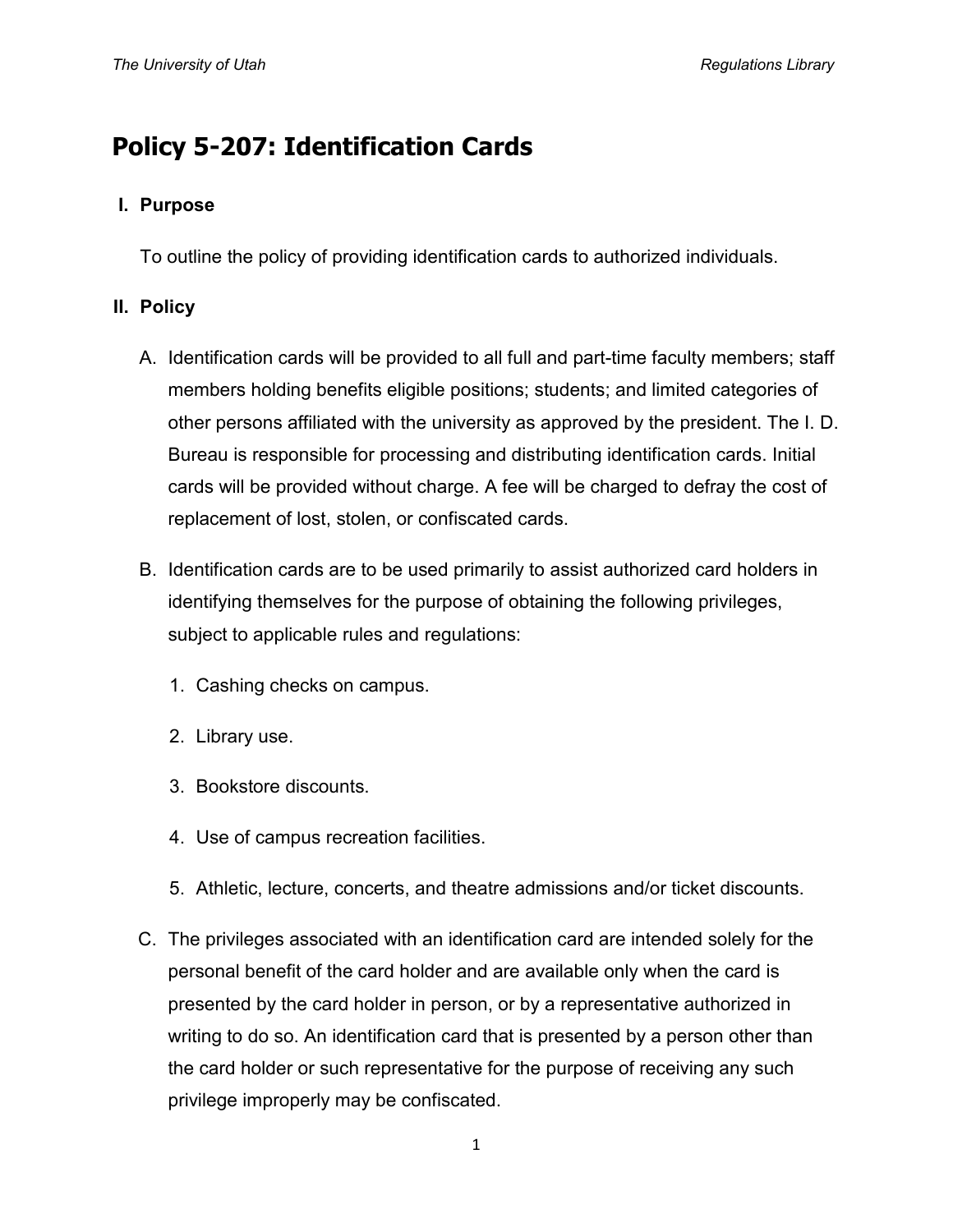- D. Identification cards have been designed to serve faculty, students, and staff members for the duration of their association with the University; cards will be validated on an academic year basis by the I. D. Bureau.
- E. All faculty, and staff identification cards shall be turned in upon termination of personnel to an individual's department chairperson or immediate supervisor, or to the office of human resources at the time of exit interview.
- F. Faculty and staff retiring from the university after five years of continuous service immediately prior to retirement, will be entitled to an identification card with a lifetime validation. Cards will be provided without charge at the time of retirement. The office of human resources will authorize the issuance of these cards.

### **III. Contacts**

Policy Owners (primary contact person for questions and advice):

Questions from faculty and other academic personnel: [Associate Vice President for](http://regulations.utah.edu/info/index.php)  [Faculty](http://regulations.utah.edu/info/index.php) and the [Associate Vice President for Health Sciences.](http://regulations.utah.edu/info/index.php)

Questions from staff members: [Director of Employee Services for Human](http://regulations.utah.edu/info/index.php) 

#### [Resources.](http://regulations.utah.edu/info/index.php)

Policy Officers:

For faculty and other academic personnel[:Sr. Vice President for Academic Affairs](http://regulations.utah.edu/info/index.php) and the [Sr. Vice President for Health Sciences](http://regulations.utah.edu/info/index.php) or designees have the authority to grant exceptions to this Policy.

For staff members: [Vice President for Human Resources](http://regulations.utah.edu/info/index.php) 

See University Rule 1-001 for information about the roles and authority of policy owners and policy officers.

### **IV. History**

Editorially revised: October 11, 2011